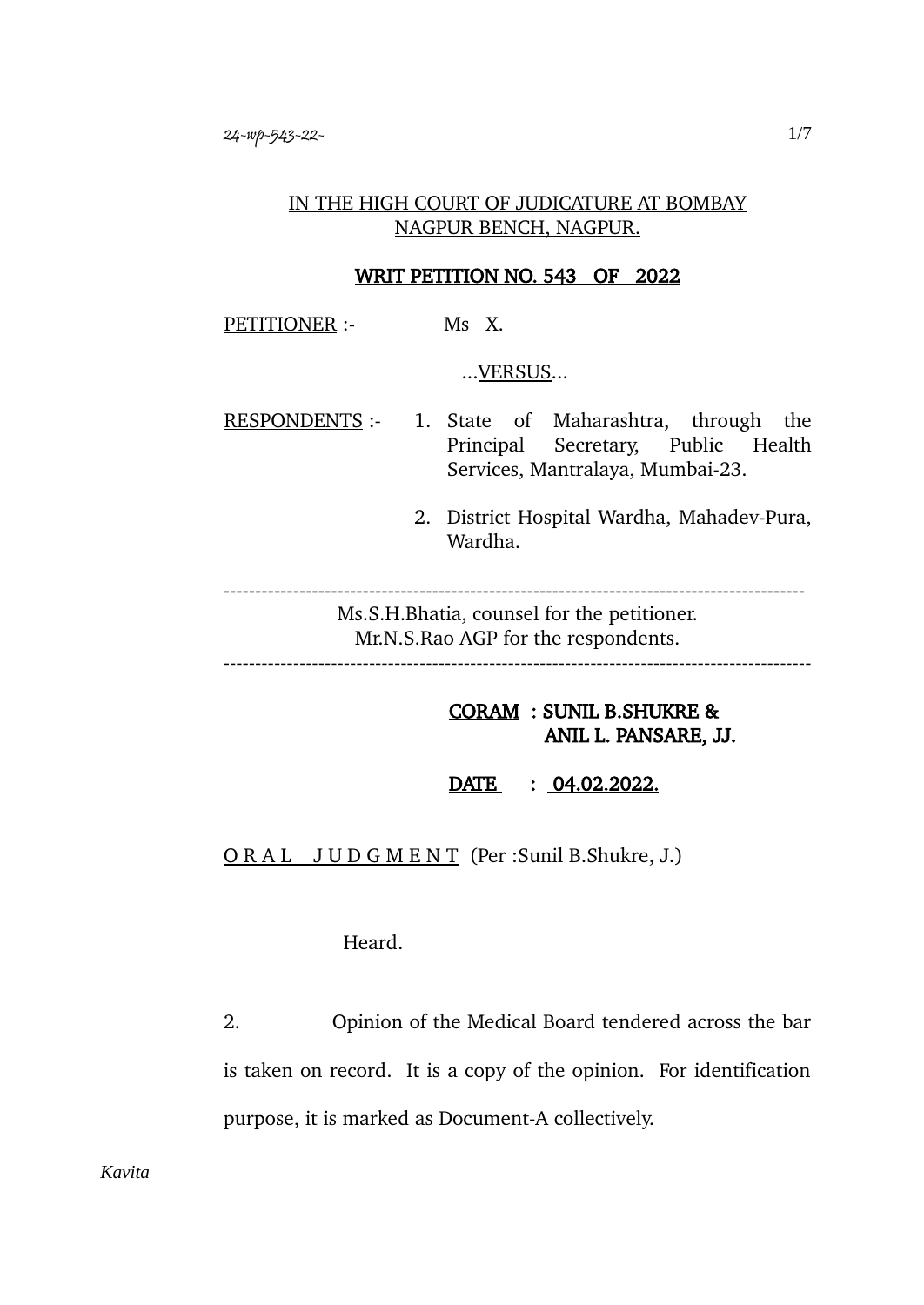3. Rule. Rule made returnable forthwith. Heard finally by consent of the learned counsel appearing for the parties.

4. The petitioner contends that she is a victim of crime of repeated instances of rape committed during the period from 13.08.2021 to 24.01.2022 in respect of which, upon a complaint made by her, Police Station Ramnagar, Wardha has registered an offence punishable under section 376 (2)(n) of the Indian Penal Code and the investigation is going on. The offence has been registered on 24.01.2022.

5. The petitioner states that as a result of repeated acts of rape, she got conceived and presently her pregnancy has ran into 25-26 weeks. The petitioner contends that continuation of such a pregnancy is a continuous cause of anguish for her and it is affecting her mental health. She further submits that if this pregnancy results in delivery of a child, it would only add to the injury already caused to her mind. These are the submissions made by the petitioner through her learned counsel.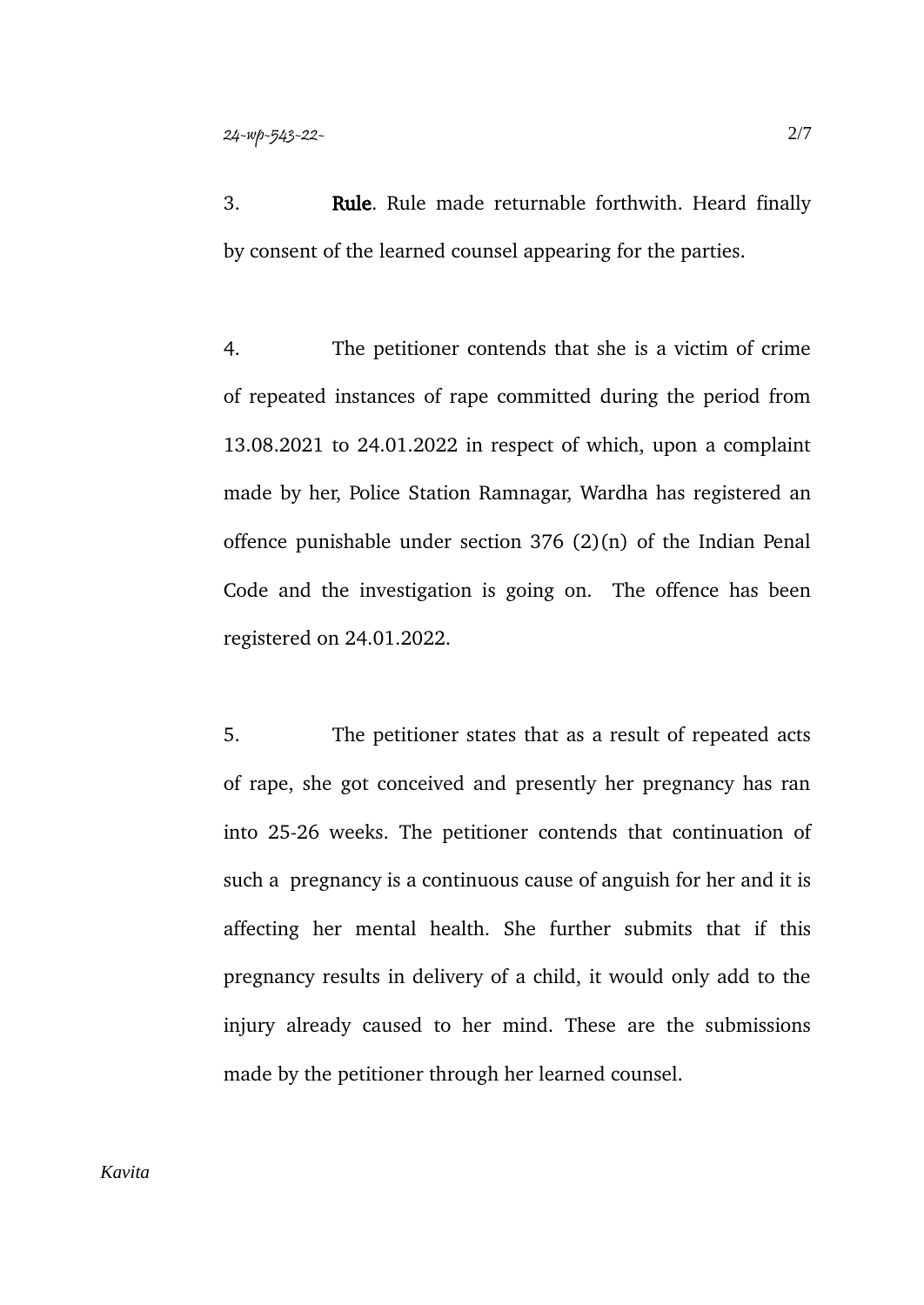6. Learned AGP submits that if the parameters of Section 3 and the provisions of Section 4 of the Medical Termination of Pregnancy Act, 1971 prescribing the procedure are followed, this petition can be allowed. In support, he places reliance upon the opinion of the Medical Board.

7. Section 3(2)(b) and Section 3(4)(a) of the Medical Termination of Pregnancy Act, 1971 as amended by the Medical Termination of Pregnancy (Amendment) Act, 2021, which has been brought into force with effect from 25.03.2021 and also Section 5(A) thereof as amended by Medical Termination of Pregnancy (Amendment) Act, 2021 are relevant. Section 3(2)(b) along with explanations and Section 3(4)(a) and section 5(A) are reproduced as under :

## "Sec.3. When Pregnancies may be terminated by registered medical practitioners  $- (1)$  .....

(2) Subject to the provisions of sub-section (4), a pregnancy may be terminated by a registered Medical Practitioner, - (a) …….

(b) Where the length of the pregnancy exceeds twenty weeks but does not exceed twenty four weeks in case of such category of woman as may be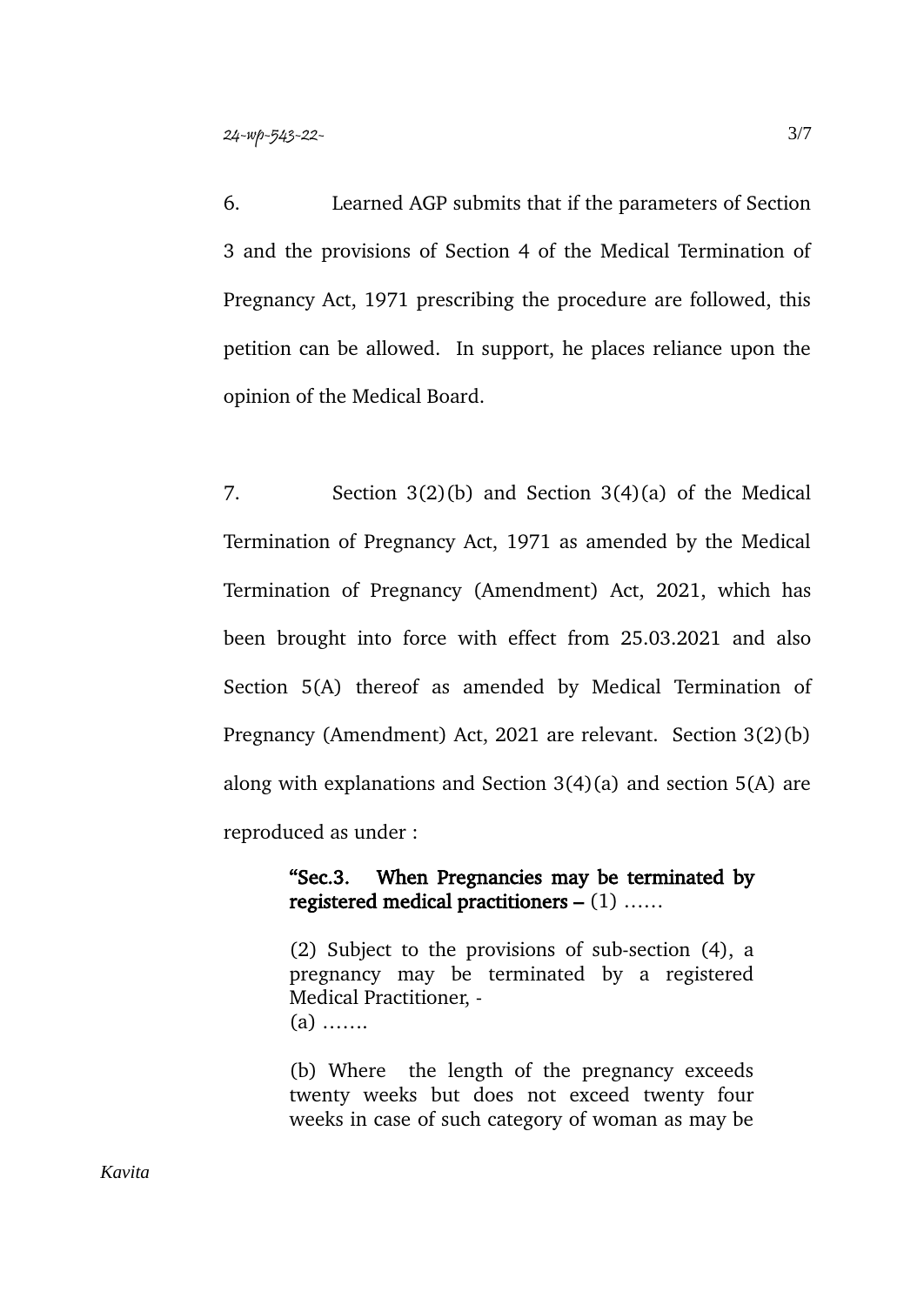prescribed by rules made under this Act, if not less than two registered medical practitioners are, of the opinion, formed in good faith, that-

(i) the continuance of the pregnancy would involve a risk to the life of the pregnant woman or of grave injury to her physical or mental health; or

(ii) there is a substantial risk that if the child were born, it would suffer from any serious physical or mental abnormality.

**Explanation 1** - For the purposes of clause  $(a)$ , where any pregnancy occurs as a result of failure of any device or method used by any woman or her partner for the purpose of limiting the number of children or preventing pregnancy, the anguish caused by such pregnancy may be presumed to constitute a grave injury to the mental health of the pregnant woman.

**Explanation 2** - For the purposes of clauses (a) and (b), where any pregnancy is alleged by the pregnant woman to have been caused by rape, the anguish caused by the pregnancy shall be presumed to constitute a grave injury to the mental health of the pregnant woman.

# (3) ……

(4)(a) No pregnancy of a woman, who has not attained the age of eighteen years, or, who, having attained the age of eighteen years, is a [mentally ill person], shall be terminated except with the consent in writing of her guardian.

Sec.5A. (1) No registered medical practitioner shall reveal the name and other particulars of a woman whose pregnancy has been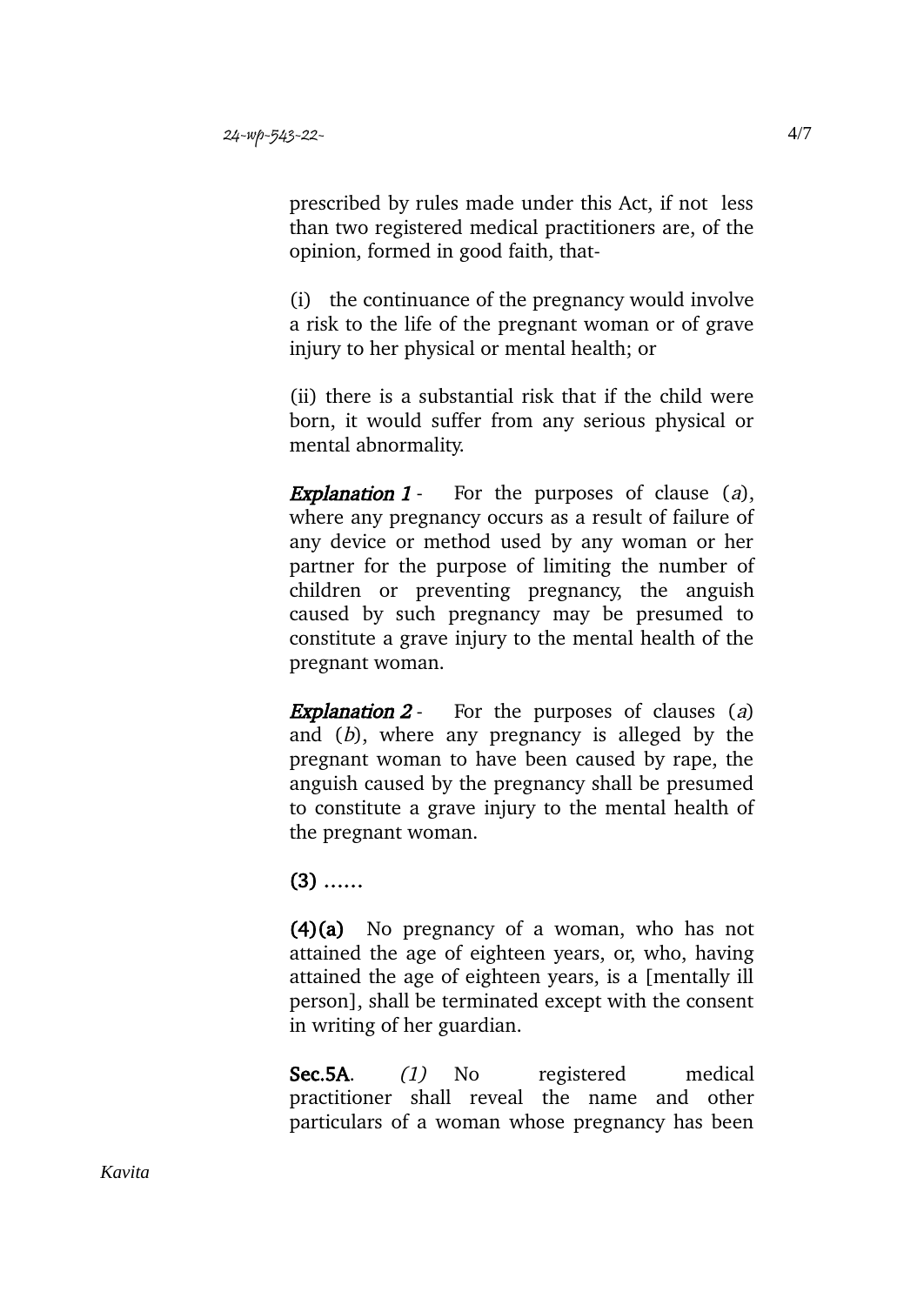terminated under this Act except to a person authorised by any law for the time being in force. (2) Whoever contravenes the provisions of sub-section (1) shall be punishable with imprisonment which may extend to one year, or with fine, or with both."

8. It is clear from the above referred provisions that if the pregnancy exists for more than 24 weeks and in the opinion of the Registered Medical Practitioners formed in good faith, continuation of such pregnancy would involve a risk to the life of the pregnant woman or grave injury to her physical or mental health, the pregnancy can be medically terminated. It is also clear that where any pregnancy is alleged by any pregnant woman to have been caused by rape, the anguish caused by such pregnancy is presumed to constitute a grave injury to the mental health of the pregnant woman. Now, if we consider the opinion of the Medical Board, we find that the requirements of section 3(2)(b) are fulfilled in this case. The Medical Board has opined that as the girl is unmarried, constitution of pregnancy will harm the girl, physically as well as mentally and if the baby is delivered, it will not get any proper care. In addition to this, it is an admitted fact that the pregnancy has been caused by the rape and therefore, the

*Kavita*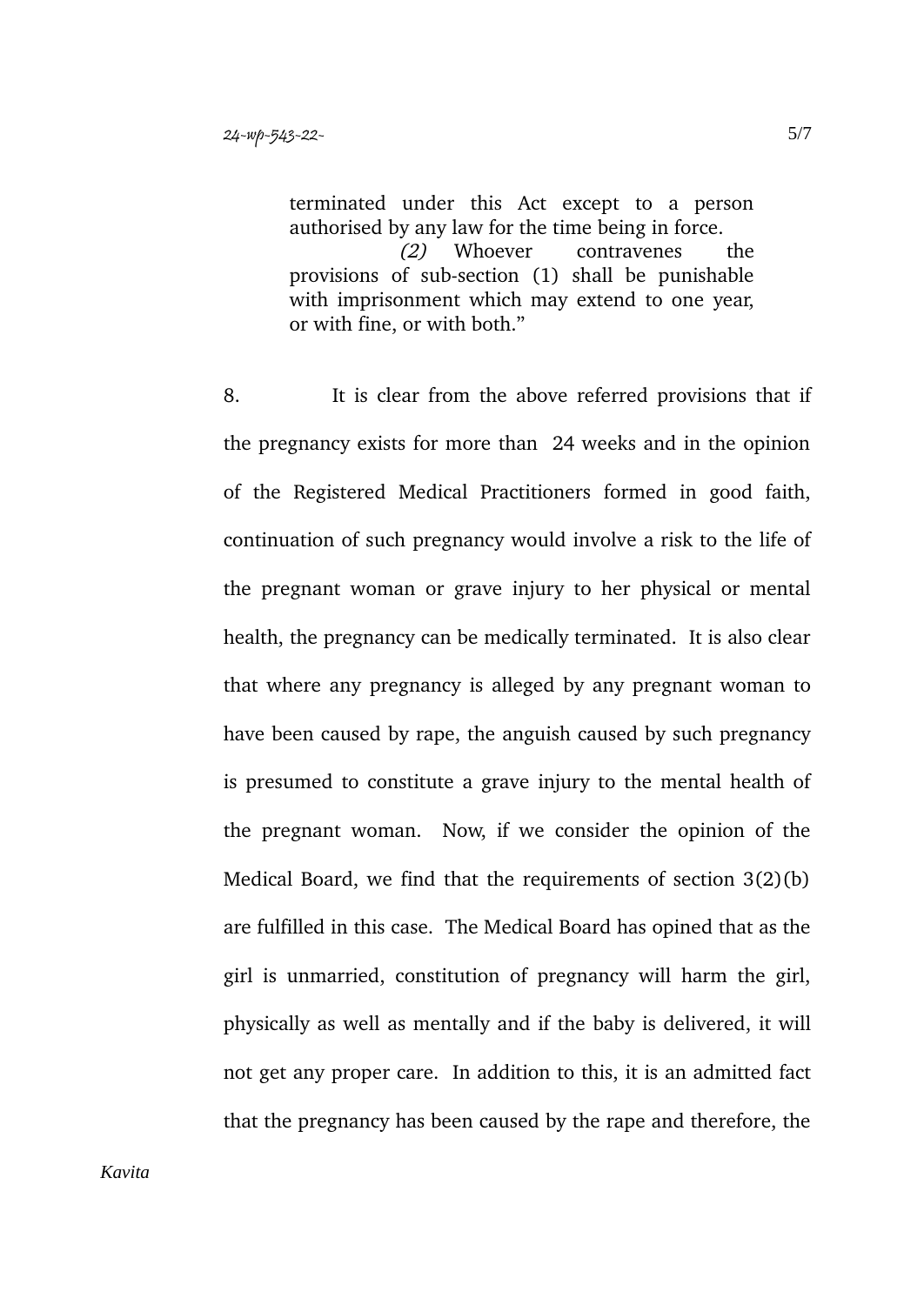presumption of anguish and causing of grave injury to mental health is already there in favour of the petitioner.

8. We are supported in our such view by following cases:-

- (1) "ABC" Vs. State of Maharashtra and ors. reported in 2019 (5) Mh.L.J.(Cri.) 731,
- (2) Sumaiya Imran Shaikh and another Vs. State of Maharashtra and ors. reported in 2019 SCC OnLine Bom 4661,
- (3) Sunaina Avadhesh Prasad Vs. State of Maharashtra and ors reported in 2020 SCC OnLine Bom. 7362,
- (4) Rescue Foundation through its Superintendent Sharda Khulat and anr Vs. State of Maharashtra and ors. reported in 2021 SCC OnLine Bom 1384,
- (5) Pramod A. Solanke Vs. Dean of B.J.Govt. Medical College and Sasoon Hospital, Pune reported in 2020 SCC OnLine Bom.639 and
- (6) X Vs. State of Maharashtra reported in 2019 SCC OnLine Bom 9965.

9. In view of above, the writ petition deserves to be allowed and it is allowed accordingly. Permission is granted to medically terminate the pregnancy by following the procedure prescribed in section 3 and section 4 of the Medical Termination of